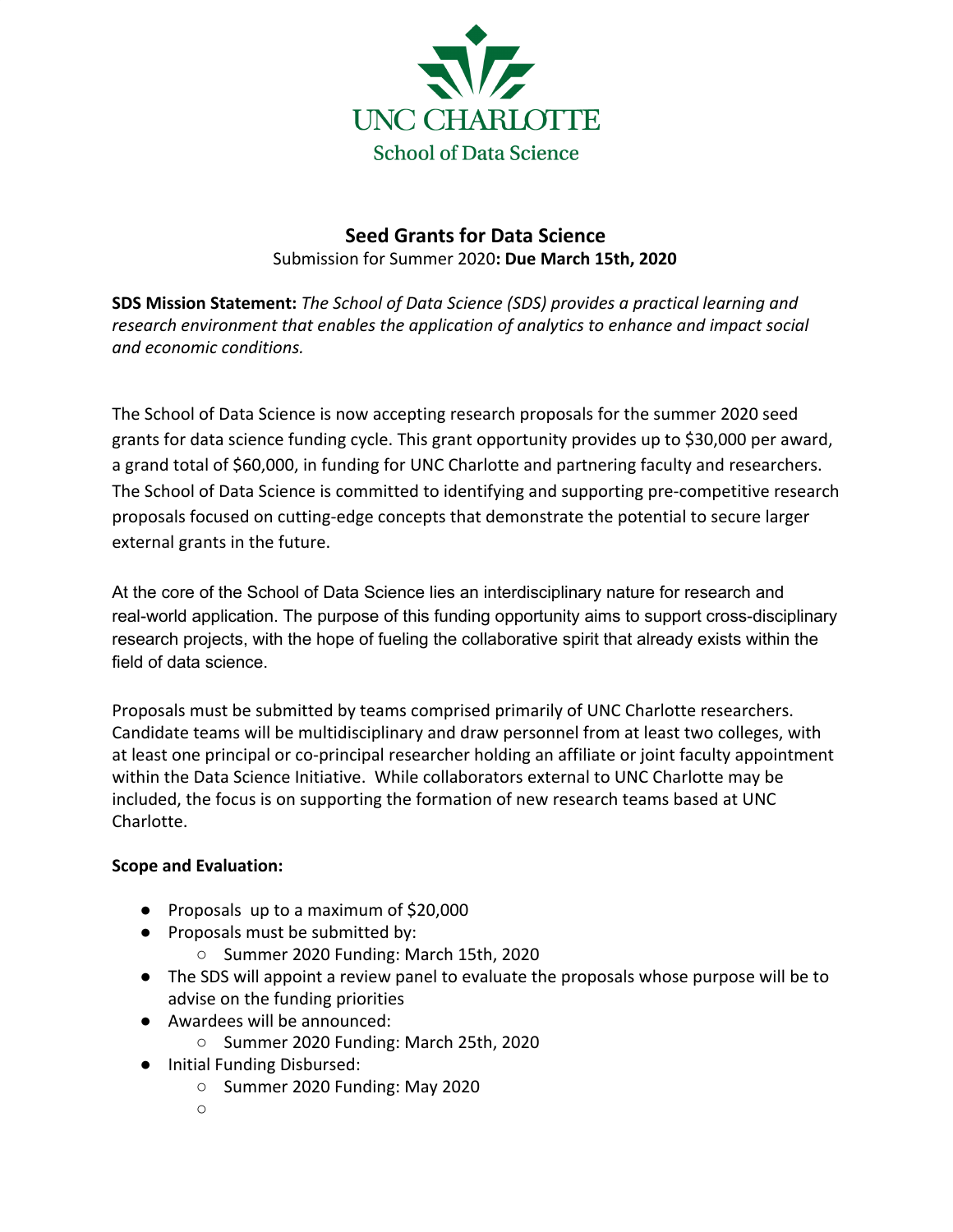## **Conditions:**

- At least two PIs from two different colleges. All faculty involved in the project must be listed as co-PIs or as consultants.
- Research projects must be collaborative, interdisciplinary, data-centric, and analytics focused.
- New faculty and research teams are particularly welcome to apply.
- Support is for new, innovative and interdisciplinary research projects in Data Science.
- All faculty eligible for UNC Charlotte Faculty Research Grants are eligible for this award. ([http://research.uncc.edu/proposal-development/locating-funding/faculty-research-gra](http://research.uncc.edu/proposal-development/locating-funding/faculty-research-grants-program#Eligibility) [nts-program#Eligibility](http://research.uncc.edu/proposal-development/locating-funding/faculty-research-grants-program#Eligibility))
- Identify proposed/target channels and dates for follow-on external funding application(s).
- Funds are allocated for a 9-month period maximum and a request for external funding must be submitted within 12 months of funding decision.
- With proper justification, funding can be allocated for:
	- Software, hardware, and data,
		- Field work,
		- Graduate Assistantships, and
		- Small pilot studies.
- Partial awards are possible. DSI reserves the right to adjust the budget to reflect funds availability, research priorities of the DSI, and funding restrictions.

## **Additional Resources:**

- Data Sets (ADP, Twitter Historical, etc.)
- SOPHI

## **Restrictions:**

- Projects already externally funded or for which an external proposal is currently under review are not eligible.
- Projects that have already received internal funding are not eligible.
- A researcher cannot be recipient of more than one DSI Research Grant per academic year.
- Continuation of an ongoing research project by the same or similar group of researchers will not be supported.
- Expenditures that are not allowed:
	- o Expenditures generally made by departments and colleges (e.g., office supplies, travel to professional conferences, etc.)
	- o Delivery of outreach programs or services
	- o Requests for funds for meals and snacks
	- o Publication charges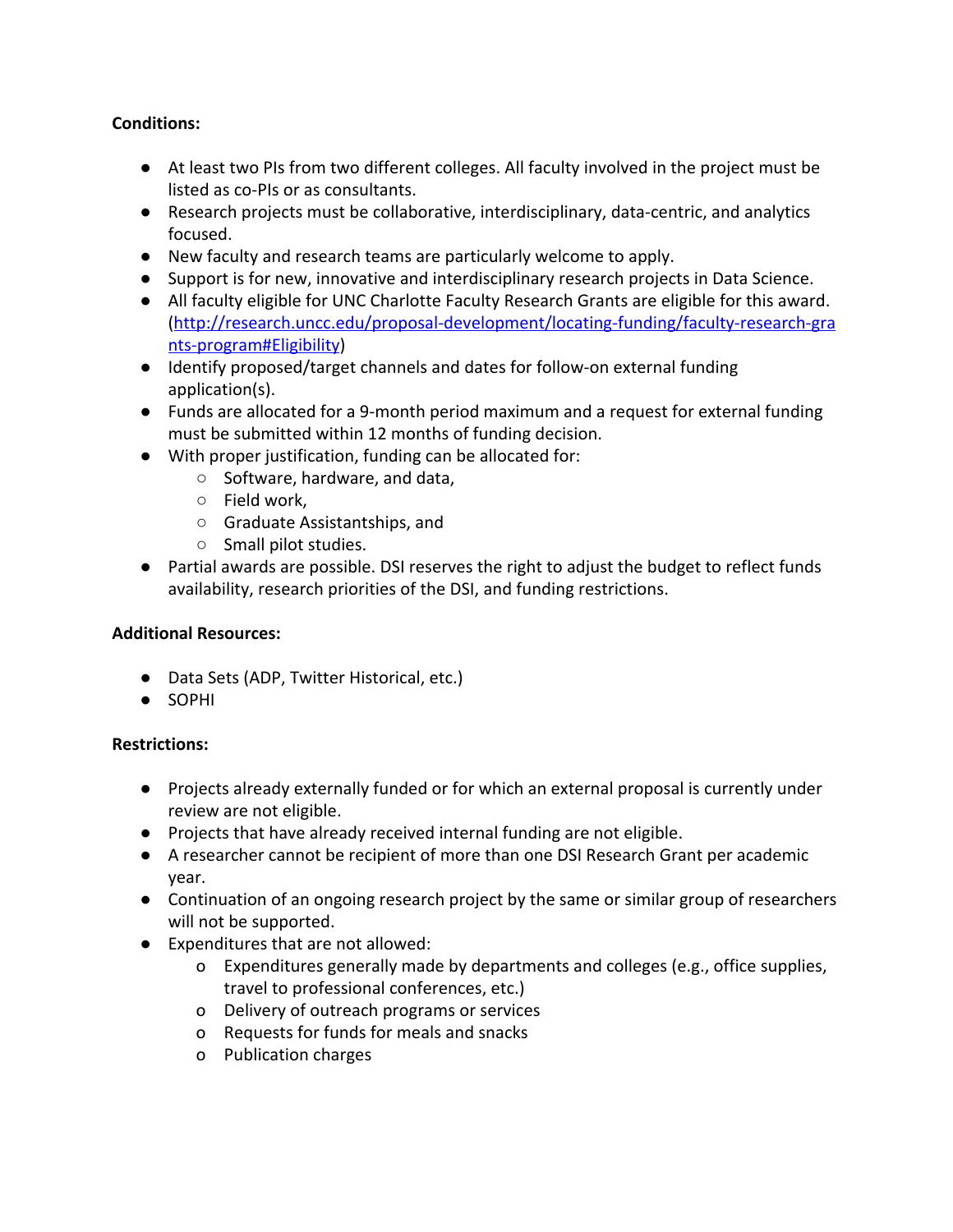### **Criteria for Review:**

- Novel ideas that involve cross-college or interdisciplinary collaboration around data science.
- Projects that best fit the research priorities of DSI, as outlined in the SDS mission statement.
- Projects leading to proposals that are more likely to be externally funded.
- Size and scope of the "overall proposal" to be submitted for external funding, following the granting of a DSI award.
- Funding agencies or organizations of national or international significance will be given priority over regional ones.
- Clarity of the objectives of the request.
- Scientific merit and feasibility of the project envisioned for external funding.
- Quality and coherence of the research design and detailed plan of activities.
- Teams with at least one co-PI that is affiliated with DSI
- New teams that are partnering for the first time.
- Teams may include participation by external, non-academic organizations.

## **Structure and Submission of Proposals:**

Proposals (including the budget) must be submitted as one single PDF by email to:

## [jhertel@uncc.edu](mailto:jhertel@uncc.edu)

Please include "*Seed Grants for Data Science*" in the subject line. To complete your proposal submission, please follow the instructions provided below.

The proposal must be clear, readily legible, and conform to the following requirements:

- Font size of 12 points
- Double spaced
- 1-inch margins

To be considered for funding, the following must be included in your submission:

- 1. **Cover Sheet** (one page) The cover sheet contains the project title, abstract (200 words maximum), 3-5 descriptive keywords, PI and collaborator(s) name and contact information, total funds requested, projected start and end dates, proposed funding agency (including specific programs that will be targeted) and anticipated budget request on the external proposal submission(s).
- 2. **Project Description** (not to exceed 1500 words) The project description should address the following points: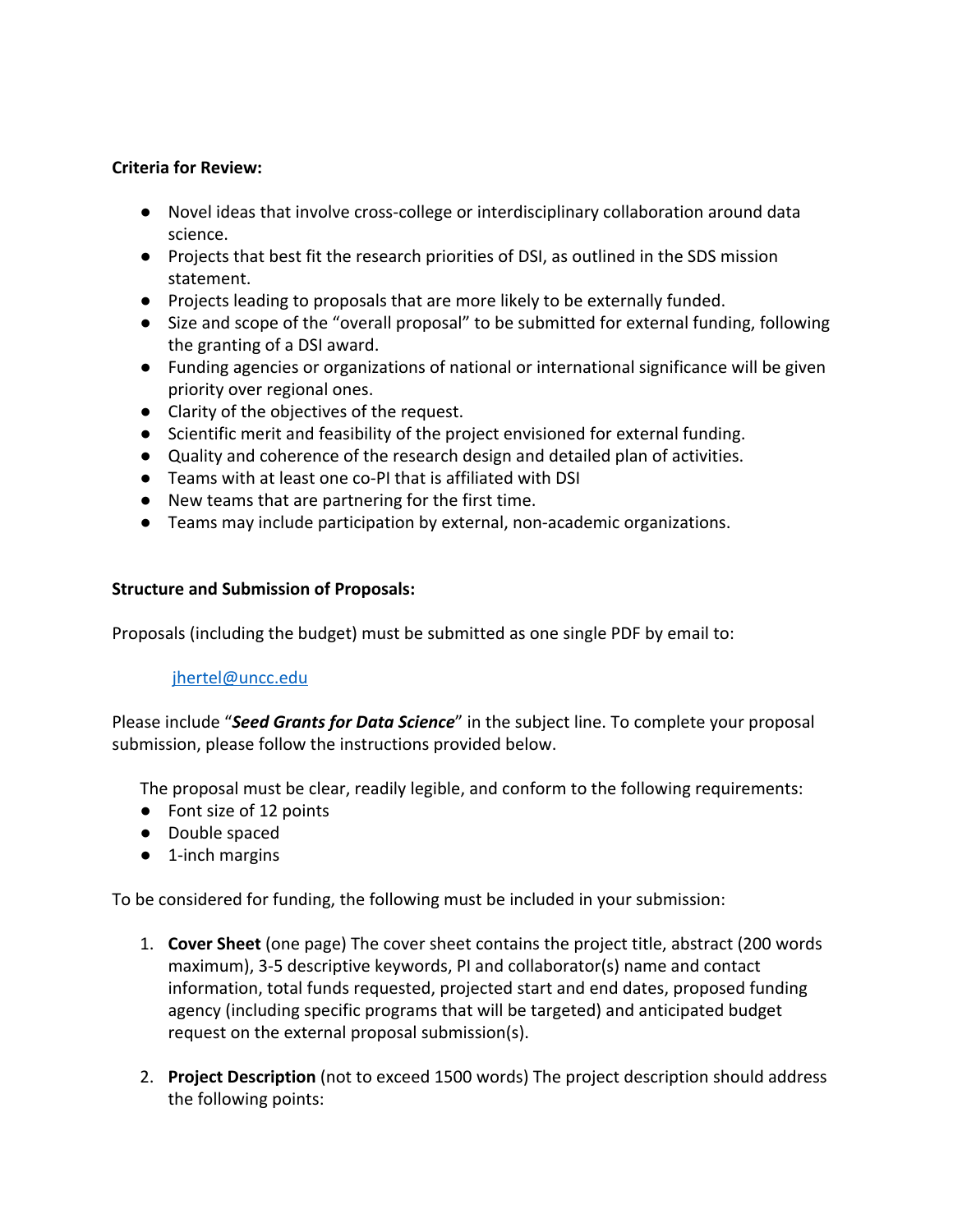- a) *Purpose, Significance, Planned Activities*: Provide a clear and concise explanation of (i) rationale of this funding request, (ii) the proposed activities for which the funding is requested, (iii) how these activities will enhance your ability to apply for external funding as a larger project.
- b) *Overall Project*: Provide a clear and concise explanation of (i) the objectives of the overall project that will be submitted for external funding, (ii) the research design, (iii) the agency/ies, initiatives, and target date(s) to which you will apply, (iv) the significance and value of the overall project for which external funding will be sought to the social, behavioral, and economic sciences, (v) interdisciplinarity of the overall project. Provide the key idea that motivates the work. Explain the core question or questions that the overall project seeks to address, and why these questions matter in social, behavioral, and economic sciences (significance of the contribution).
- c) *Research Team*: Describe the qualifications, roles, and responsibilities of all research project team members, and what value collaboration adds to the project.
- d) *Work Plan and Timeline:* Provide a general outline of target dates to complete the project.
- e) *External Funding*: Identify proposed/target channels and dates for follow-on external funding application(s).
- 3. **Bibliography** (no more than 15 references) Optional, supply only if needed.

## 4. **A one-page Biosketch (vita) for each participant which includes:**

- a) Education, including the dates when degrees were awarded;
- b) Current employment status;
- c) Three most relevant publications (to the current project);
- d) Most relevant experience (including but not limited to software programs, methods known, and training)
- e) Funding history. Supply a list of all proposals (both internal and external) prepared in the past three years. Indicate whether the proposal was funded, is pending or was not funded. Indicate for each whether it is UNC Charlotte-internal or external.
- 5. **Budget and Justification:** Supply a budget justification for the costs requested.

## **Project Reports and Credit**

Investigators are expected to provide a brief (two page) final report upon completing the project (9 months from granting date or earlier), including the activities conducted and progress towards the submission of a proposal for external funding. An update of this report should be submitted when the proposal is successfully submitted for external funding.

External funding must be sought for the "overall project" for which seed funding was requested within the indicated time frame. It is expected that PIs will credit The DSI at the time of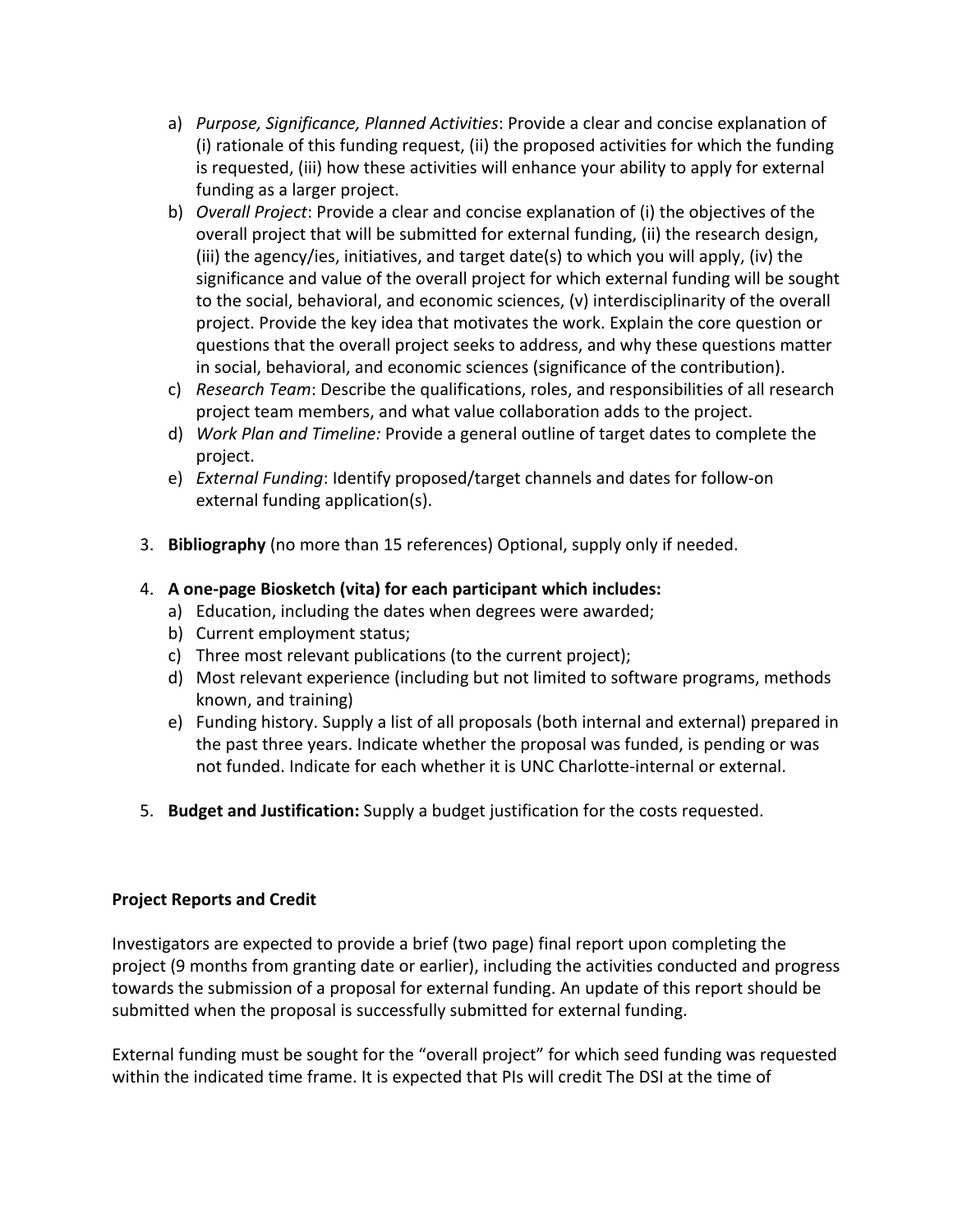submission and approval of the proposal through NORM.

If during the course of your project you find that you need to make changes to the project team, description, design, or budget, please send a note to Joshua Hertel with specific details of these changes.

Should you have any questions about this seed funding opportunity, please contact:

● Joshua Hertel, Director, SDS: [jhertel@uncc.edu](mailto:jhertel@uncc.edu)

### **Budget Instructions: Projected Costs**

All of the items listed, must be reasonable, necessary to accomplish project objectives, allowable in terms of the applicable federal cost principles, auditable, and incurred during the grant period. Charges to the project for items such as salaries, fringe benefits, travel, and contractual services must conform to the written policies and established practices of the University.

#### *Budget Items*

#### **1. Salaries and Wages**

Provide the names and titles of the principal project personnel. For support staff, include the title of each position and indicate in brackets the number of persons who will be employed in that capacity. For persons employed on an academic year basis, list separately any salary charge for work done outside the academic year.

#### **2. Fringe Benefits**

List each rate and salary base.

#### **3. Supplies and Materials**

Include consumable supplies, materials to be used in the project and items of expendable equipment (i.e., equipment costing less than \$5,000 and with an estimated useful life of less than a year).

#### **4. Services**

The costs of project activities to be undertaken by a third-party contractor should be included in this category as a single line item charge. A complete itemization of the cost comprising the charge should be provided in an attachment. If there is more than one contractor, each must be budgeted separately on the form and must have an attached itemization.

#### **5. Other Costs**

Include any participant stipends and other items not previously listed. Please note that